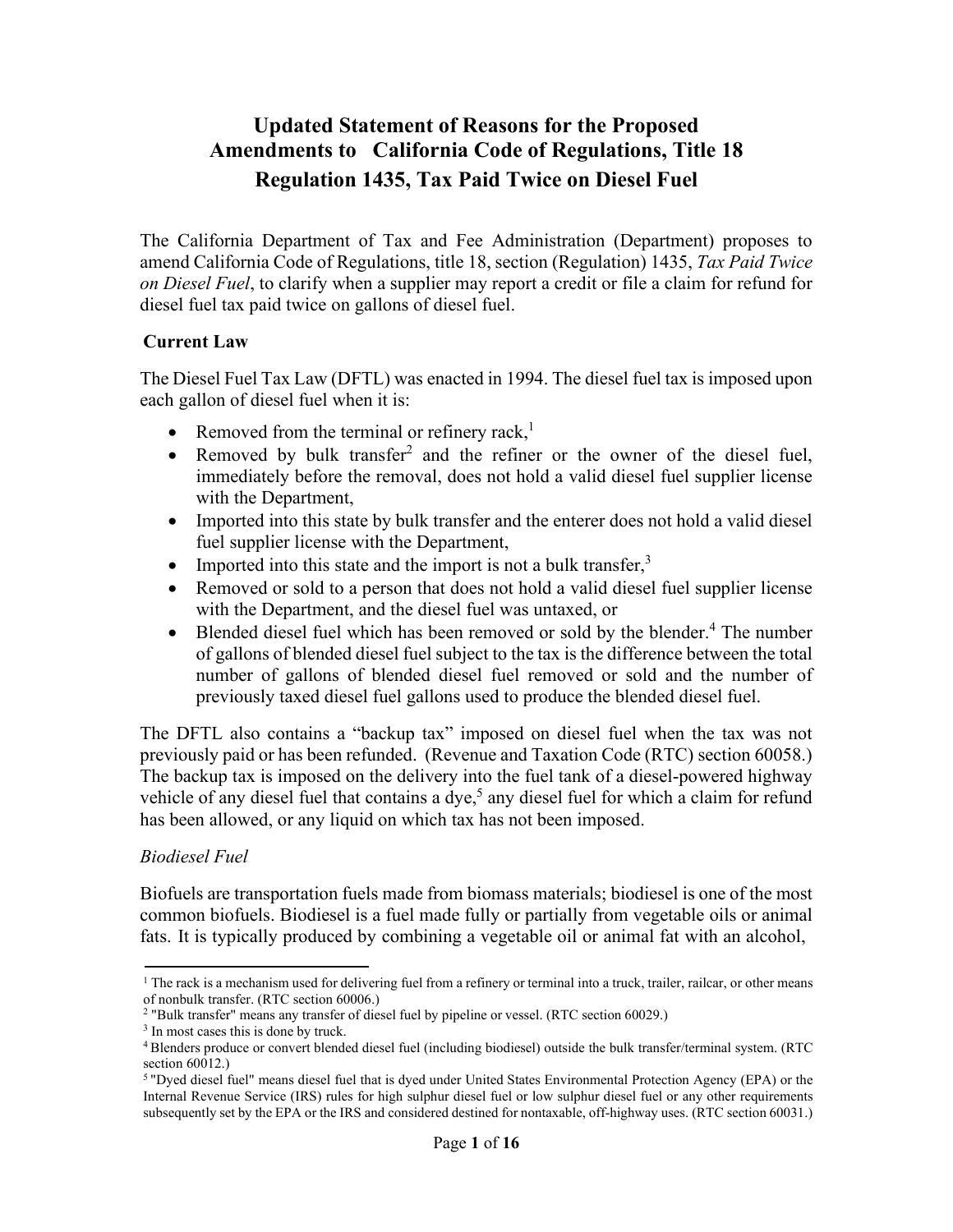such as methanol or ethanol, in the presence of a chemical catalyst to produce mono-alkyl esters and glycerin. Biodiesel does not contain any petroleum diesel but can be blended with petroleum diesel to create a biodiesel blend. Under the DFTL, biodiesel fuel is subject to the diesel fuel excise tax. Most biodiesel produced in the United States comes from the Midwest region. Since this biodiesel fuel distribution occurs outside the normal bulk transfer (pipeline or vessel) or terminal system, it is subject to the diesel fuel tax upon entry into the state (e.g., brought in by truck). As the biodiesel fuel products enter the market from outside California, the enterer  $6$  is responsible for the diesel fuel tax when it enters the state. Biodiesel fuel that is produced in California is generally taxed upon removal from the fuel production facilities rack.

### *Tax Paid Twice on Diesel Fuel*

Subdivision (a)(4)(J) of RTC section 60501 provides a credit or refund for diesel fuel taxes paid twice when the fuel is "removed from an approved terminal at the terminal rack, but only to the extent that the supplier can show that the tax on the same amount of diesel fuel has been paid more than one time by the same supplier." Subdivision (a) of current Regulation 1435 provides that a "supplier who removes diesel fuel from a terminal rack on which a prior tax was paid to the state may either file a claim for refund with the [Department] or in lieu of a refund take a credit on its tax return."

Current law authorizes the Department to provide a credit or refund of taxes paid on biodiesel that is blended with ex-tax (tax not yet imposed) diesel fuel in a tank at an approved terminal and then removed as dyed blended biodiesel fuel. (RTC section 60501, subdivision (b).) It also allows for a credit or refund of taxes paid on diesel fuel that is subject to a tax a second time if the supplier can show that the tax on the same amount of diesel fuel has been paid more than one time by the same supplier. (RTC section 60501, subdivision (a)(4)(J).) These credits or refunds are designed for a single supplier to avoid double-taxation on removals of diesel fuel and taxation of otherwise exempt dyed blended biodiesel. While there is some ambiguity as to whether the "same amount" language of subdivision (a)(4)(J) of RTC section 60501 refers to the specific type of diesel fuel (i.e., tax-paid, ex-tax) or simply the quantity of fuel, the reference in Regulation 1435 to removals of diesel fuel "on which a prior tax was paid" differentiates between tax-paid and ex-tax diesel fuel, thus indicating that a credit or refund is only available for removals of tax-paid diesel fuel and does not include removals of ex-tax diesel fuel. Accordingly, the current language of Regulation 1435 has unintentionally narrowed the definition contained in statute. The purpose of the Department's proposed amendments is to address this discrepancy and bring the regulation into alignment with the statute. This will result in a supplier who has an adequate amount of tax-paid diesel fuel inventory at an approved terminal being able to claim a tax-paid twice credit when it makes removals of its diesel fuel inventory at an approved terminal.

<sup>6</sup> Importer of record or owner of the fuel. (RTC section 60013).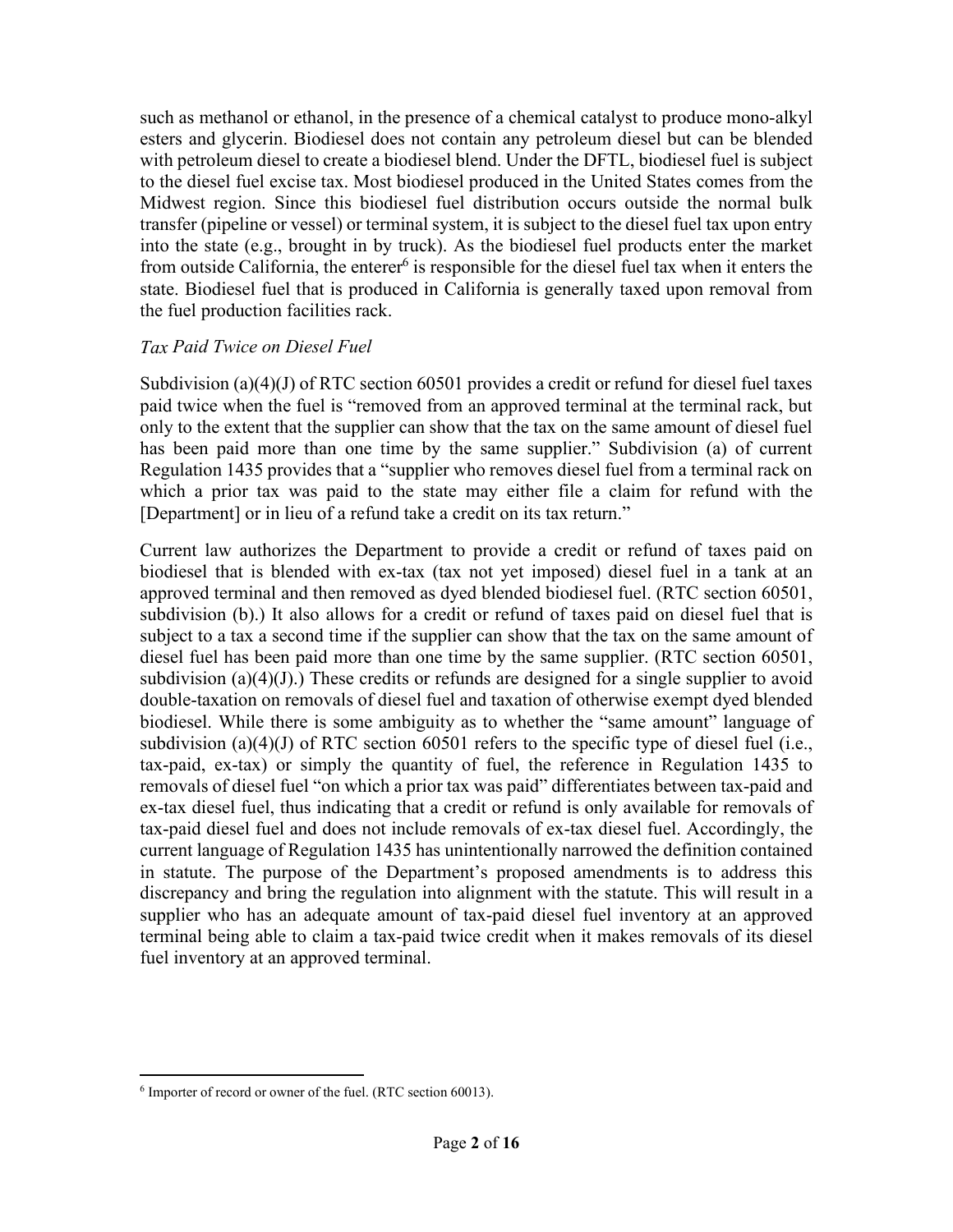### **Proposed Amendments**

### *First Discussion Paper and Interested Parties Meeting*

The Department prepared and distributed an initial discussion paper explaining the proposed amendments to Regulation 1435. The paper was posted to the Department's webpage on September 10, 2018. Interested parties were invited to attend the September 20, 2018, meeting to discuss these amendments. In general, the interested parties approved of staff's recommendations. Alston and Bird (A&B), representing Idemitsu Apollo Corporation, was the only interested party to suggest alternative language. The Department held teleconferences with A&B to discuss its suggestions in greater detail.

### *2019 Issue Paper*

After the teleconferences with A&B, the Department considered their comments and determined that additional revisions were needed to the amendments proposed in the initial discussion paper. The 2019 Issue Paper discusses the Department's proposed amendments to Regulation 1435 and was posted to the Department's website on July 2, 2019. The paper discusses the proposed revisions by subdivision as noted below.

### *Regulation 1435(a) – Issue Paper*

Revisions proposed to subdivision (a), include adding the title "In General" and updating the reference "Board" to "Department." In addition, the language "…for up to the same amount of tax-paid gallons of diesel fuel it previously contributed to that terminal for which it has not yet taken a credit on its return or filed a claim for refund." was added to broaden the interpretation of Regulation 1435 to match the language of the statute. Currently, Regulation 1435 references removals of diesel fuel "on which a prior tax was paid" differentiating between tax-paid and ex-tax diesel fuel. By doing so, the regulation indicates that a credit or refund is only available for removals of tax-paid diesel fuel and not for removals of ex-tax diesel fuel.

For example, Supplier X deposits 100 gallons of tax-paid biodiesel fuel (B100) into an approved terminal community tank containing ex-tax diesel fuel from other suppliers and on a later date removes 100 gallons of blended biodiesel fuel (B05). Under the current regulation, if Supplier X removes 100 gallons of blended biodiesel B05 (five gallons of tax-paid biodiesel fuel and 95 gallons of ex-tax petroleum diesel fuel), Supplier X is only eligible for a credit or refund for the five gallons of tax-paid biodiesel fuel that is contained in the B05 blend Supplier X removed from the terminal rack. A refund or credit is not available for the other 95 gallons of petroleum diesel fuel that is part of the B05 blend because a "prior tax" was not paid on those gallons of diesel fuel.

### *Regulation 1435(b) – Issue Paper*

Following the review of submissions and discussions with interested parties, there was concern that Regulation 1435 could be inconsistent with RTC section 60501, subdivision (b) which states, "Where tax is not imposed on dyed blended biodiesel fuel upon removal from an approved terminal at the terminal rack, if tax was previously imposed on the biodiesel fuel portion of the dyed blended biodiesel fuel, then, pursuant to paragraph (1) of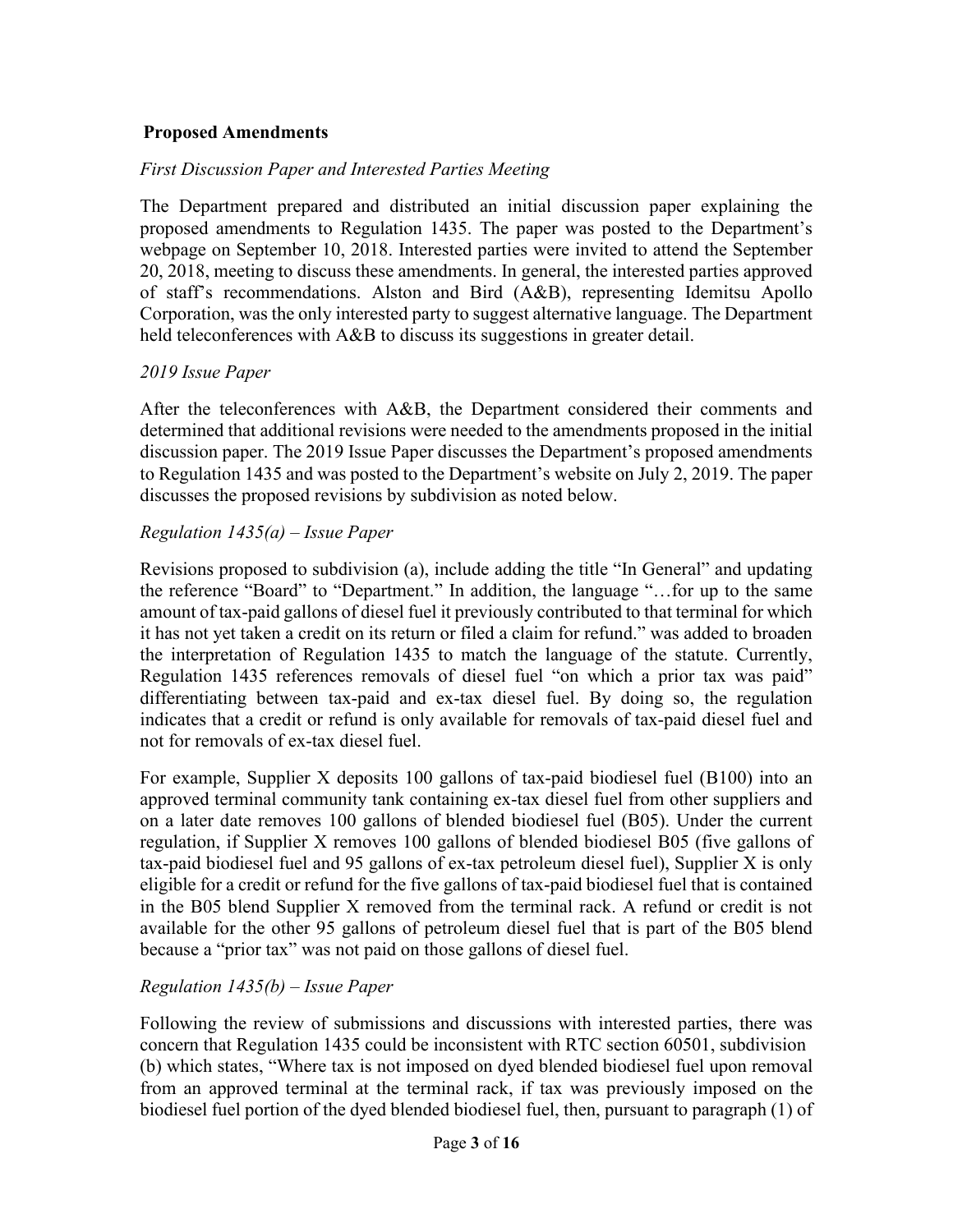subdivision (a), a claim for refund is allowed for the tax that was paid on that biodiesel fuel, but only to the extent a supplier can show that the tax on that biodiesel fuel has been paid by the same supplier." There were concerns that proposed revisions to subdivision (a) of Regulation 1435, as described in the initial discussion paper, may create a loophole where a supplier could potentially claim a credit against removals of dyed blended biodiesel fuel, consisting of tax-paid biodiesel fuel and ex-tax petroleum diesel fuel, when a second tax had not been paid on the exempt removal. To remedy this, current subdivision (b), "Conditions to Allow a Credit on a Tax Return" was renumbered to subdivision (d) and new subdivision (b) "Dyed Blended Biodiesel Fuel" was added. The new subdivision clarified that the general rule in subdivision 1435(a) does not apply when dyed blended biodiesel fuel is removed from an approved terminal rack and states a refund is available in that instance only to the extent the supplier can show that tax on that biodiesel fuel has been paid by the same supplier.

### *Subdivision 1435(c) – Issue Paper*

Current subdivision (c), "Reporting Requirements" was renumbered to subdivision (e) and new subdivision (c) "Definitions" was added. The proposed definitions include terms that are commonly used by the fuel industry and the Department. Initially proposed definitions included the following terms: "rack/terminal rack," "above the rack," and "below the rack." The definition of "rack" comes from RTC section 60006 and the definitions for "above the rack" and "below the rack" are based on the location of diesel fuel inside of and outside of the bulk transfer/terminal system as defined by RTC section 60030. In addition, the terms "first tax/first taxpayer" and "second tax/second taxpayer," located in subdivision (b) of the current regulation, were moved to new subdivision (c) with additional language included for clarification.

With input from A&B, additional language was added to the definitions of "first tax/first" taxpayer" and "second tax/second taxpayer" to provide that the taxpayer "paid the applicable diesel fuel tax." The "paid" language is to be construed broadly to include offsetting credits. The terms "biodiesel" and "blended biodiesel" were also added to the subdivision as the terms are used throughout Regulation 1435. Finally, the term "renewable diesel fuel" was added to subdivision (c) of Regulation 1435 to explain the differences from it and biodiesel.

### *Subdivisions 1435(d) and (e) – Issue Paper*

Current subdivision (d), "Claim for Refund" was renumbered to subdivision (f) and is discussed below. Renumbered subdivision (d), "Conditions to Allow a Credit on a Tax Return" and renumbered subdivision (e), "Reporting Requirements" explain when credits are allowed, and the records needed for support.

The language in these subdivisions was simplified and made more concise by using the new defined terms, "first taxpayer" and "second taxpayer." Additional criteria were recommended for a supplier to take a credit. This includes reconciliation by terminal of the number of tax-paid gallons of diesel fuel that was subsequently removed from the terminal rack. This will allow the supplier and the Department to track tax-paid inventory that is above the rack and available for credit as a tax-paid twice removal. The proposed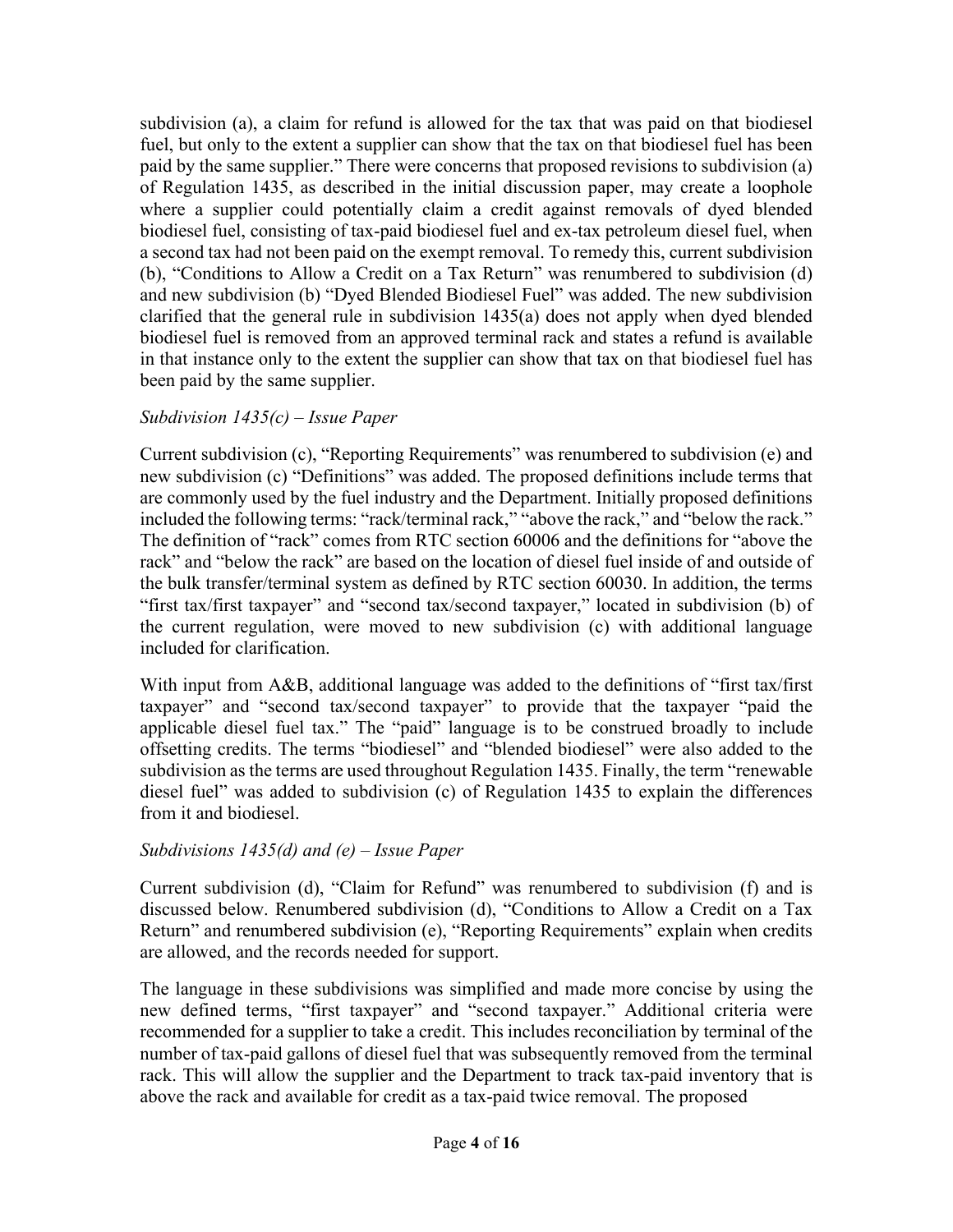new language addresses situations in which a supplier is both the first and second taxpayer, as well as when they are different suppliers.

# *Subdivision 1435(f) – Issue Paper*

Subdivision (d), setting forth the information required to be included in a claim for refund, was renumbered to subdivision (f). Language was inserted referencing subdivision (d), and revisions were made to the seven current types of information that a claim for refund must contain. Initially, requirements (1) and (2) were eliminated, and new requirements (1) through (4) were added to provide the specific documentation necessary for all diesel fuel claims for refund. Proposed new requirements included:

(1) The name, address, telephone number, and permit number of the person that sold the diesel fuel to the claimant and the date of the purchase.

(2) A statement by the claimant that the diesel fuel covered by the claim did not contain visible evidence of dye.

(3) A statement, which may appear on the invoice, original invoice facsimile or similar document, by the person that sold the diesel fuel to the claimant that the diesel fuel sold did not contain visible evidence of dye.

(4) The total amount of diesel fuel covered by the claim.

In subsequent discussions, A&B suggested subdivision  $(f)(10)$  be added for situations where the documents described in  $(f)(8)$  and  $(f)(9)$ , do not exist. After discussing A&B's concerns, its suggested language was accepted with minor modifications.

# *Subdivision 1435(g) – Issue Paper*

New subdivision (g), titled "Examples of Tax Paid Twice" was proposed to include examples of situations in which a supplier seeks a credit or refund. Examples 1-3 address scenarios in which different suppliers are the first and second taxpayer. In the examples, B100 biodiesel fuel is imported into California or purchased from an in-state production facility and then blended with clear ex-tax diesel fuel at an approved terminal. The number of gallons that can be taken as a credit on a return is computed. Examples 4-6 illustrate situations in which the same supplier is the first and second taxpayer and the diesel fuel is imported into the state and then blended in a community tank at an approved terminal. The examples, which address blended biodiesel and renewable diesel, explain how diesel fuel should be reported and when credits can be claimed against tax.

# *The Department's 2021 Revision to Proposed Amendments to Regulation 1435*

In preparation for the formal rulemaking process, the Department again reviewed the proposed amendments to Regulation 1435 as described in the 2019 Issue Paper. The Department also shared concerns and new suggested changes with A&B, and A&B subsequently submitted alternative language in 2020 for the Department's consideration. The Department's final revisions to proposed amendments are the result of the post-Issue Paper review and the incorporation of some of the language suggested by A&B. The Department believes these final amendments will resolve issues the Department discovered as well as improve readability.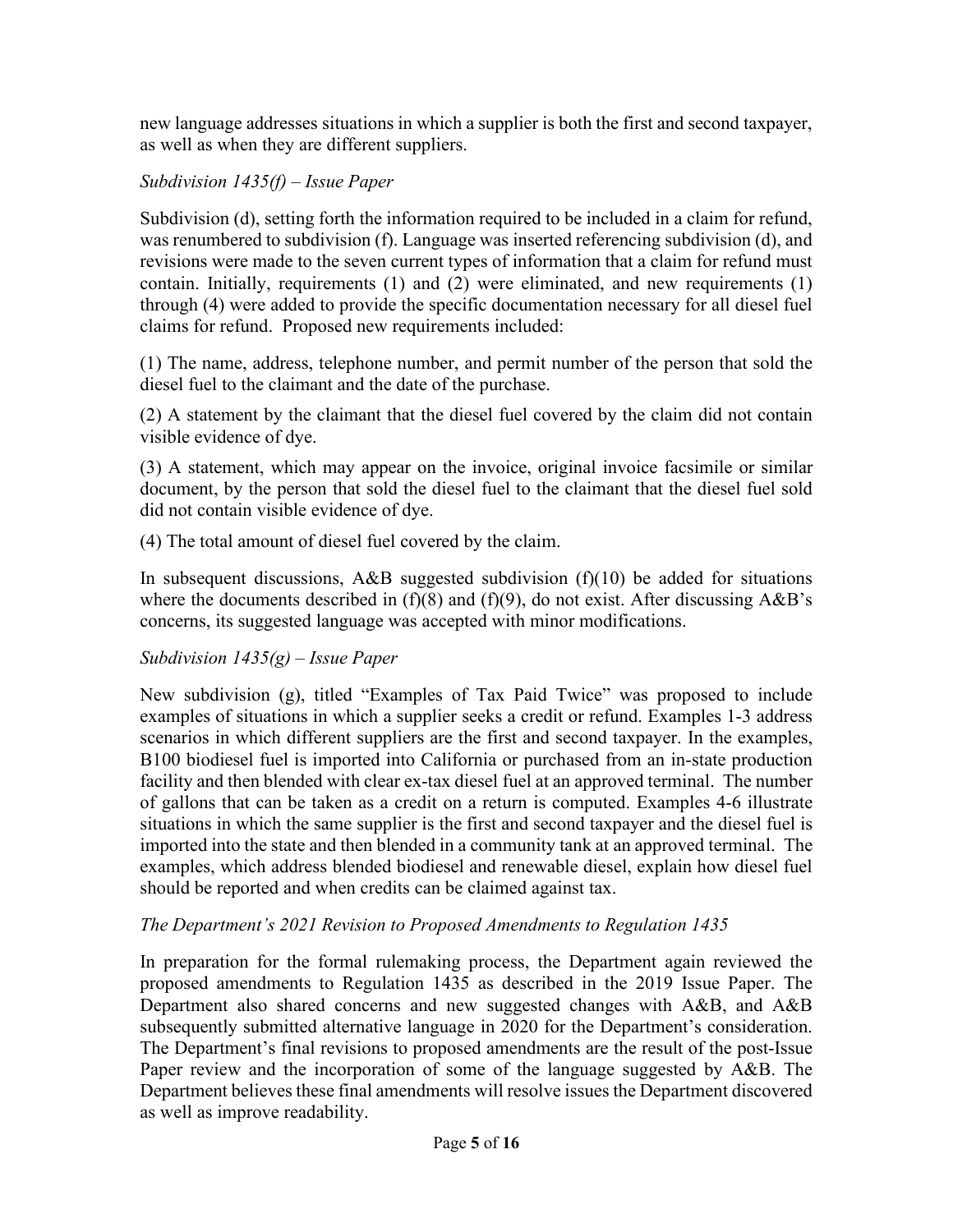### *Regulation 1435 – Title Change – 2021 Revision*

Currently, Regulation 1435 is titled, "Tax Paid Twice on Diesel Fuel." The amendments added the phrases "the Amount of" and "Removed from an Approved Terminal" to the title to better describe the intent of Regulation 1435. The revised title now reads, "Tax Paid Twice on the Amount of Diesel Fuel Removed from an Approved Terminal."

#### *Regulation 1435 – Subdivision (a), Definitions – 2021 Revision*

The Department moved the definitions from subdivision (c) to subdivision (a) to define terms before they are used in the regulation. A definition for "Department" to mean the California Department of Tax and Fee Administration was added. In addition, a definition for "diesel fuel" was added to clarify that "diesel fuel" includes "biodiesel fuel," "blended biodiesel fuel," and "renewable diesel fuel." The addition of this definition provides a consistent reference for the use of those terms throughout the regulation.

The definitions for "first tax/first taxpayer" and "second tax/second taxpayer" were revised from their definitions in the issue paper. The "first tax" now refers to the diesel fuel tax, imposed pursuant to RTC sections 60051 or 60052, and is on the diesel fuel gallons a supplier placed into inventory at an approved terminal. For the "second tax," it is the diesel fuel tax imposed pursuant to RTC section 60051 on diesel fuel removed from an approved terminal at the rack.

Other revisions to subdivision (a) include a more concise definition for the term "renewable diesel fuel" that is consistent with the information about renewable diesel fuel available on the Internet, including information on the Department of Energy's website. This revised definition still serves the Department's purpose of distinguishing renewable diesel fuel from biodiesel fuel. Finally, the word "fuel" was inserted after the terms "biodiesel" and "blended biodiesel" to be consistent with the rest of Regulation 1435.

The definitions were also placed in alphabetical order to comply with the Office of Administrative Law requirement that definitions be listed in alphabetical order.

### *Regulation 1435 – Subdivision (b), In General – 2021 Revision*

The Department replaced the text in the renumbered subdivision (b) to explain that a supplier who has placed tax-paid diesel fuel into inventory at an approved terminal may claim a refund or credit when it removes diesel fuel from that terminal at the rack and reports the removal as a taxable transaction. This revision maintains the original intent of the proposed amendments and keeps renumbered subdivision (b) from applying to nontaxable removals, including removals described in RTC section 60501, subdivision  $(b)^7$ . The Department also added a reference to "tax reimbursement" to the stand-alone sentence

 $7$  Removing language referring to nontaxable removals eliminates the additional issues that would be encountered if the provisions for claiming these refunds and credits under Regulation 1435 also applied to claims for refund and credits for all nontaxable removals of tax-paid diesel fuel. It also avoids conflicts with Regulation 1430, *Shipments Out of State*, which currently applies to refunds and credits under RTC section 60501, subdivision (a)(4)(B), and Regulation 1432, *Other Nontaxable Uses of Diesel Fuel in a Motor Vehicle*, which currently applies to refunds and credits under RTC section  $60501$ , subdivisions (a)(4)(A) and (C). If the Department determines there is a need to clarify when a taxpayer can claim a refund or credit for tax-paid dyed biodiesel removed, then the agency can later propose amendments to Regulations 1430 or 1432 or propose a new regulation.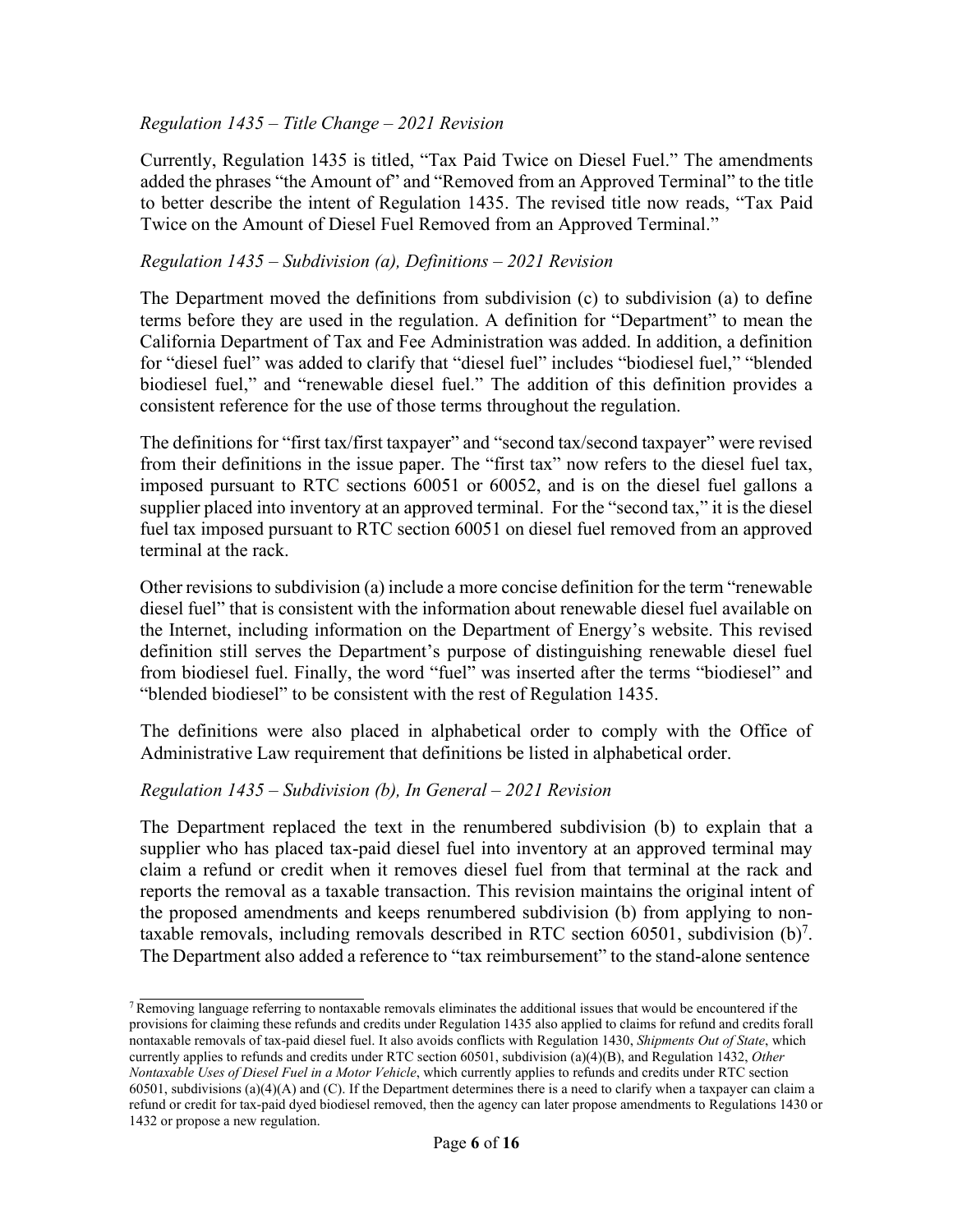at the end of renumbered subdivision (b) to avoid confusion and make the sentence consistent with the other references to tax reimbursement in the revised amendments. Revisionsto subdivision (b) only change the requirements for claiming a refund under RTC section 60501, subdivision (a)(4)(J) and claiming a credit under RTC section 60508, in lieu of that refund.

### *Regulation 1435 – Subdivision (c), Conditions to Allow a Credit on a Tax Return or a Claim for Refund – 2021 Revision*

Amendments, including amendments made after the Issue Paper, include the following:

- Inserted "or a Claim for Refund" to the title of renumbered subdivision (c).
- Inserted "or refund" to renumbered subdivision (c).
- Deleted proposed text incorrectly identified as a second subdivision  $(c)(2)$  and revised (c)(1) to now read as "The first taxpayer bought, imported, or produced the diesel fuel on which the first tax was imposed below the rack."
- Revised proposed text for  $(c)(3)$  to now read as, "The second taxpayer placed the diesel fuel on which the first tax was imposed into inventory at an approved terminal, removed diesel fuel from the same approved terminal at the rack, and reported the removal of the diesel fuel on the second taxpayer's tax return as a taxable transaction."
- Revised amended text for  $(c)(4)$  to now read as, "The second taxpayer either takes a credit on a tax return filed within three months after the close of the calendar month in which the diesel fuel was removed from the approved terminal at the rack or files a timely claim for refund that meets the conditions in subdivision (e)."
- Revised amended text for  $(c)(5)$  to now read as, "The first taxpayer has met the reporting requirements of subdivision (d) and the subsequent seller has met the requirements of subdivision (d) if the diesel fuel was bought from a person other than the first taxpayer."
- Inserted "or tax reimbursement the second taxpayer" to proposed (c)(6) and changed "storage" to "inventory."
- Proposed subdivision  $(c)(8)$  was renumbered to  $(c)(7)$ . The subdivision has been revised, reformatted and had some punctuation changed for increased clarity and now reads as, "The second taxpayer prepares and retains, subject to inspection by the Department, a reconciliation by transaction of the number of tax-paid gallons of diesel fuel the second taxpayer placed into inventory at the approved terminal and had available for a credit or refund during the reporting period for the tax return on which the credit is taken or each reporting period for which a claim for refund is filed that includes:

(A) If the second taxpayer is the first taxpayer for any tax-paid gallons of diesel fuel the second taxpayer placed into inventory at the approved terminal, the reporting periods the first tax was reported to the state on the second taxpayer's tax return on those tax-paid gallons of diesel fuel;

(B) If the second taxpayer is not the first taxpayer for any tax-paid gallons of diesel fuel the second taxpayer placed into inventory at the approved terminal, the purchase invoice  $number(s)$  and date(s) of purchase for the gallons of tax-paid diesel fuel;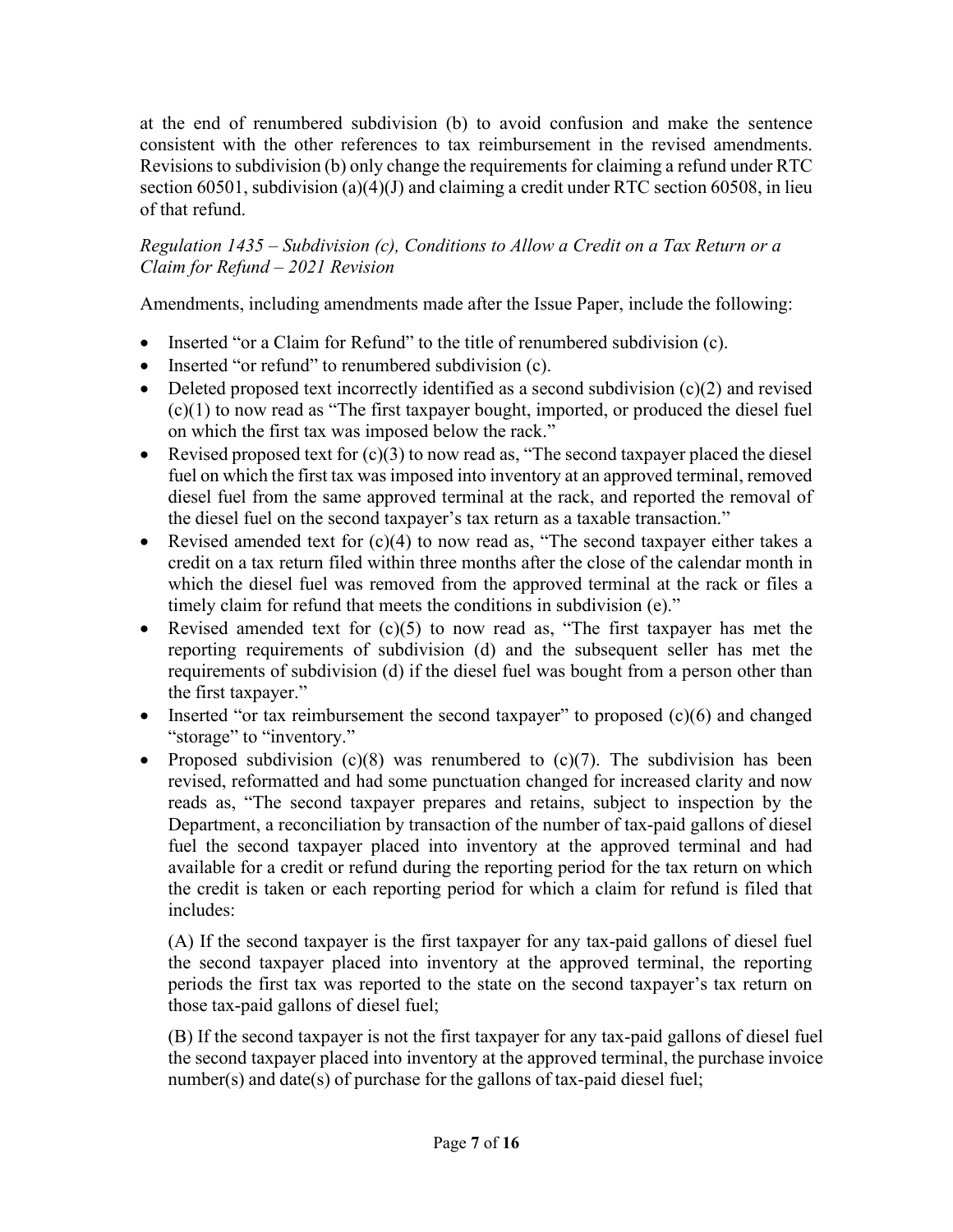(C) Bill of lading number(s), date(s), and product code(s) for the number of gallons of tax-paid diesel fuel the second taxpayer placed into inventory at the approved terminal;

(D) The date(s), number of gallons, and document number(s) for the second taxpayer's taxable removals of diesel fuel from inventory at the approved terminal on which a second tax was reported and a credit was taken on its return for the reporting period or a claim for refund was filed for the reporting period; and

(E) A running balance of the number of gallons of tax-paid diesel fuel inventory the second taxpayer has at the approved terminal available for a credit or refund in subsequent periods."

• Proposed subdivision  $(c)(7)$  was renumbered to  $(c)(8)$ , the revised text now reads as "The second taxpayer retains copies of the first taxpayer's reports required or received under subdivision (d) and copies of statements of a subsequent seller required or received under subdivision (d)."

# *Regulation 1435 – Subdivision (d), Reporting Requirements – 2021 Revision*

The previously renumbered subdivision was changed back to its originally numbered subdivision (d) with the references in the subdivision being revised. Additionally, throughout the subdivision, references to "preparing" reports were changed to "completing" reports and the term "first taxpayer" replaces a person preparing a first taxpayer's report. In subdivisions  $(d)(3)(C)1$  and  $(d)(3)(C)2$ , "satisfies the requirements of paragraph  $(c)(3)(D)$  of this section" was replaced with "is in substantially the same form as the model statement provided in Appendix B." Finally, in subdivision  $(d)(3)(D)$ , the word "complete" was inserted before "statement" and the final sentence was clarified to end with "and need not be in the same format as the model statement provided in Appendix B."

# *Regulation 1435 – Subdivision (e), Claim for Refund – 2021 Revision*

The previously renumbered subdivision was changed back to its originally numbered subdivision (e). The word "supplier" was changed to "second taxpayer." In the first sentence, the phrase "meets all the conditions in subdivision (d) but" that was added with the issue paper has been deleted, with "diesel fuel was removed from an approved terminal at the rack, as required by subdivision  $(c)(4)$ " now inserted at a point later in the same sentence. It was clarified that the claim for refund must be filed with the Department "timely" to recover the "second" tax "imposed on the removal of that diesel fuel."

In subdivisions  $(e)(1)-(10)$  the word "claimant" was changed to "second taxpayer." In subdivision (e) $(8)$ , new text "if such a report is required or received under subdivision (d)" was inserted at the end of the sentence to remove an unintended limitation and revise the reference. In subdivision  $(e)(9)$ , the existing phrase "that the claimant received" was deleted and "required or received under subdivision (d)" was inserted in its place. Further, for subdivision (e)(10), a reference was revised, and "claimant has available for credit or refund at a specified approved terminal" was replaced with "second taxpayer placed into inventory at the approved terminal and has available for credit or refund during each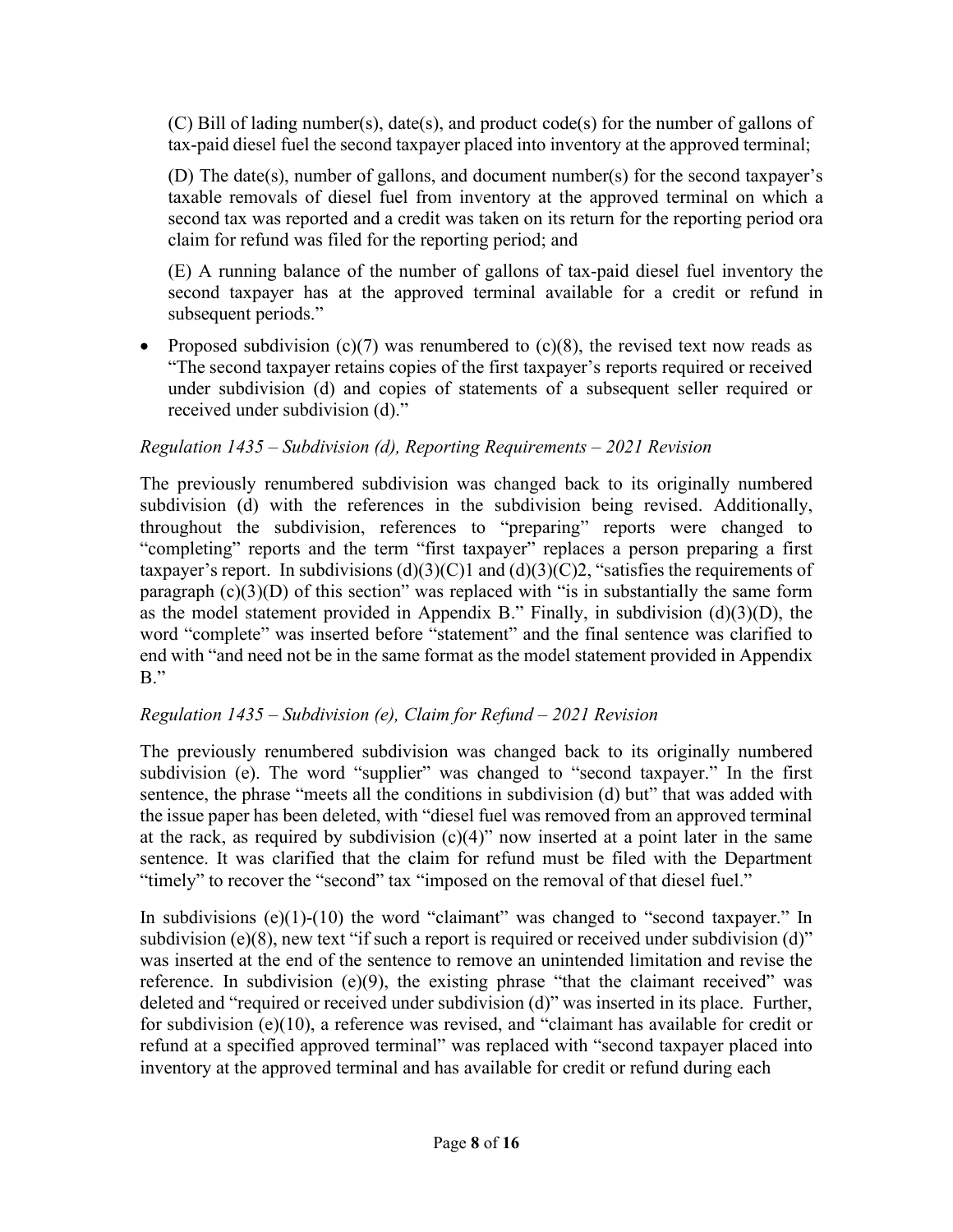reporting period for which the claim or refund is filed." Finally, the following sentence was added at the end of subdivision (e)(10): "Also, if the documents described in items (8) and (9) of this subdivision do not exist, the second taxpayer is not required to retain the documents under subdivision (c)(8) to claim a refund."

# *Regulation 1435 – Subdivision (f) – 2021 Revise*

The previously proposed new subdivision (g) was renumbered as subdivision (f) and retitled as "Examples of Tax-Paid Twice on the Amount of Diesel Fuel Removed from an Approved Terminal at the Rack." The subdivisions referenced in the first sentence were revised. The example titles for subdivisions  $(f)(1)-(6)$ , except for  $(f)(3)$ , have been revised.

In addition  $(f)(1)-(6)$  were reworded for clarity and consistency. The examples in subdivision (f) were proposed as follows in their entirety:

"(1) Example 1 – Taking a Credit for Tax-Paid Biodiesel Fuel Blended with Ex-Tax Diesel Fuel at Approved Terminal. Supplier A imports 100,000 gallons of biodiesel fuel (B100) via truck into California and remits the diesel fuel tax on its tax return. Supplier A sells the 100,000 gallons of tax-paid B100 to Supplier B invoicing them reimbursement for the diesel fuel tax. Supplier B places the 100,000 gallons of tax-paid B100 into a community blending tank at an approved terminal, which also contains ex-tax petroleum diesel fuel, creating blended biodiesel fuel (B05). Supplier B removes 10,000 gallons of the blended biodiesel fuel (B05) from the blending tank at the approved terminal at the rack and reports the removal of the 10,000 gallons as a taxable transaction on its tax return. Supplier B may and does take a credit on its tax return for 10,000 gallons of tax-paid diesel fuel removed.

(2) Example 2 – Taking a Credit for Remaining Tax-Paid Biodiesel Fuel Inventory that was Blended with Ex-Tax Diesel Fuel at Approved Terminal. The next month, Supplier B (from Example 1) places 30,000 gallons of ex-tax petroleum diesel fuel into the community blending tank mentioned in Example 1, and then removes 98,000 gallons of blended biodiesel fuel (B05) from the blending tank at the approved terminal at the rack and reports the removal of the 98,000 gallons as a taxable transaction on its tax return. Supplier B may take a credit on its tax return for 90,000 gallons of tax-paid diesel fuel removed, the remaining tax-paid diesel fuel inventory available at the approved terminal (100,000 taxpaid gallons placed into inventory – minus the credit for 10,000 tax-paid gallons removed, as described in Example 1).

(3) Example 3 – Taking a Credit for Tax-Paid Diesel Fuel Inventory when only Ex-Tax Diesel Fuel was Removed. Supplier C purchases 50,000 gallons of biodiesel fuel (B100) from an in-state biodiesel production facility. Supplier C is invoiced for and pays the diesel fuel tax. Supplier C has the tax-paid B100 transported by truck and placed into a storage tank at an approved terminal where Supplier C also has ex-tax petroleum diesel fuel inventory stored in a different tank. Supplier C removes 250,000 gallons of ex-tax petroleum diesel fuel from the approved terminal at the rack and reports the removal of the 250,000 gallons as a taxable transaction on its tax return. Supplier C may take a credit on its tax return for 50,000 gallons of tax-paid diesel fuel removed.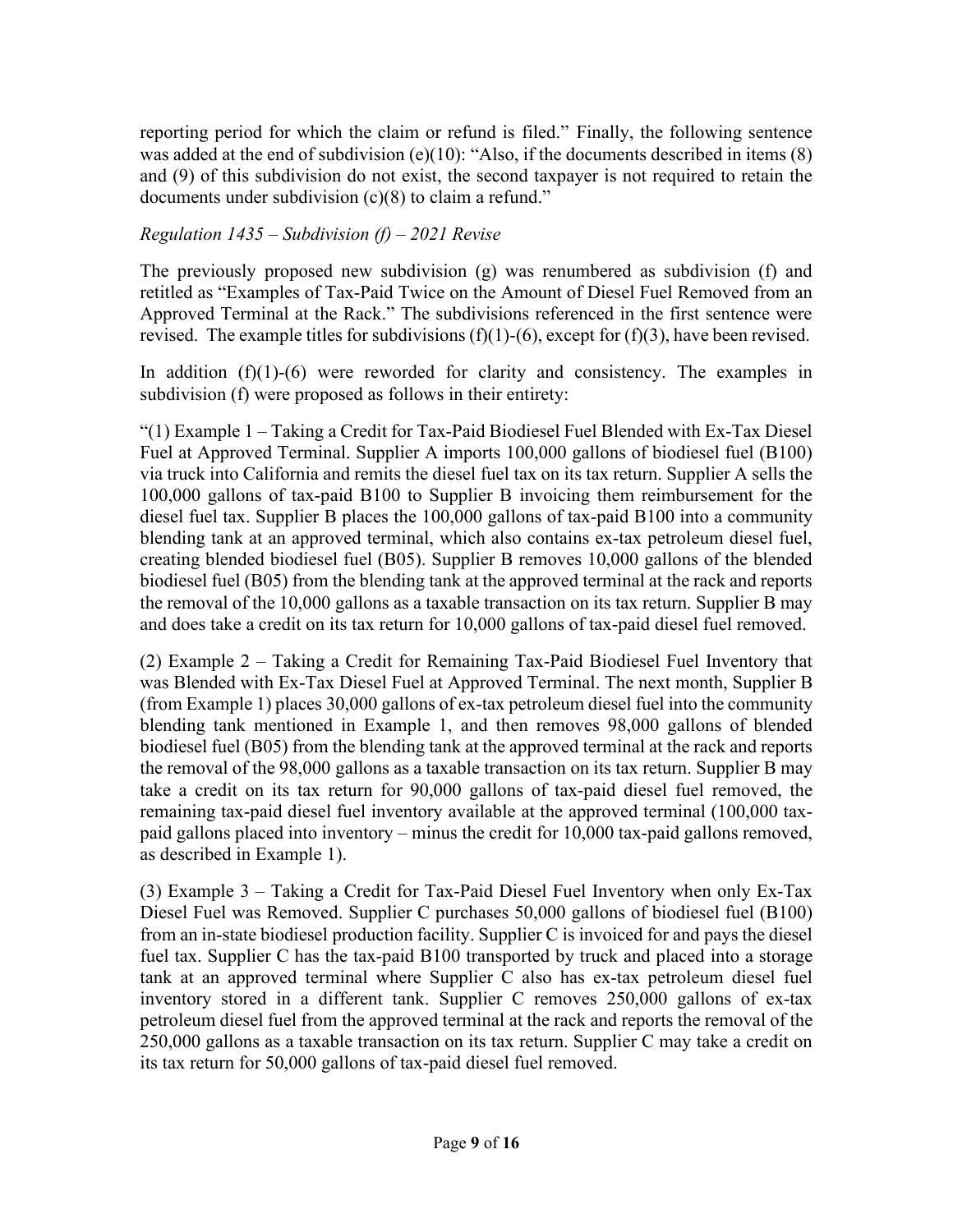(4) Example 4 – Taking a Credit for Tax-Paid Biodiesel Fuel Blended with Ex-Tax Diesel Fuel at Approved Terminal. In December 2019, Supplier D imports 20,000 gallons of biodiesel fuel (B100) via rail and places it into its proprietary storage tank used for blending at an approved terminal, which also contains ex-tax petroleum diesel fuel, creating blended biodiesel fuel (B05). In the same month, Supplier D removes 100,000 gallons of blended biodiesel fuel (B05) from the tank at the approved terminal at the rack. Supplier D reports the 20,000 gallons of B100 as a taxable import below the rack and the removal of the 100,000 gallons of blended biodiesel fuel (B05) as a taxable transaction on its December 2019 tax return. Supplier D may take a credit on its tax return for 20,000 gallons of tax- paid diesel fuel removed.

(5) Example 5 – Available Tax-Paid Diesel Fuel Inventory Balance to Carry Forward. Supplier E imports 1,000,000 gallons of renewable diesel fuel by rail and remits the diesel fuel tax on its May 2019 tax return. Supplier E places the renewable diesel fuel into a community blending tank at an approved terminal, which also contains ex-tax petroleum diesel fuel, creating blended renewable diesel fuel. In June 2019, Supplier E removes 100,000 gallons of blended renewable diesel fuel from the approved terminal at the rack and reports the removal of the 100,000 gallons as a taxable transaction on its June 2019 tax return. Supplier E may take a credit on its June 2019 tax return for 100,000 gallons of taxpaid diesel fuel removed and if Supplier E takes the credit it will have 900,000 gallons of tax-paid diesel fuel inventory at the approved terminal available for a credit or refund when future taxable diesel fuel removals from the approved terminal are reported.

(6) Example 6 – Removal of Blended Biodiesel Fuel from Community Storage. Supplier F imports 1,000,000 gallons of biodiesel fuel (B100) by rail and places it into a community blending tank at an approved terminal, which also contains ex-tax petroleum diesel fuel, creating blended biodiesel fuel (B05). In the same month, Supplier F removes 700,000 gallons of blended biodiesel fuel (B05) from the community blending tank at the approved terminal at the rack. Supplier F reports the 1,000,000 gallons of B100 as a taxable import and the removal of the 700,000 gallons of blended biodiesel fuel (B05) as a taxable transaction on its tax return for that month. Supplier F may take a credit on its tax return for 700,000 gallons of tax-paid diesel fuel removed."

### *Economic and Fiscal Impact*

The proposed amendments to Regulation 1435 impact diesel fuel suppliers, specifically those that involve biodiesel fuels or the blending of biodiesel fuels. The number of businesses impacted by the proposed amendments is approximately 208 with about 10 of the diesel fuel suppliers considered to be small businesses. Amendments provide an additional resource to educate suppliers on the application of tax for their products. In addition, proposed definitions allow readers to understand the Department's interpretation of industry specific terminology, which will reduce confusion. The inclusion of examples is for taxpayer-improved clarity and will likely lead to more accurate reporting, possibly resulting in fewer refund issues, audit findings, billings, and appeal hearings. However, the Department cannot quantitatively determine these benefits.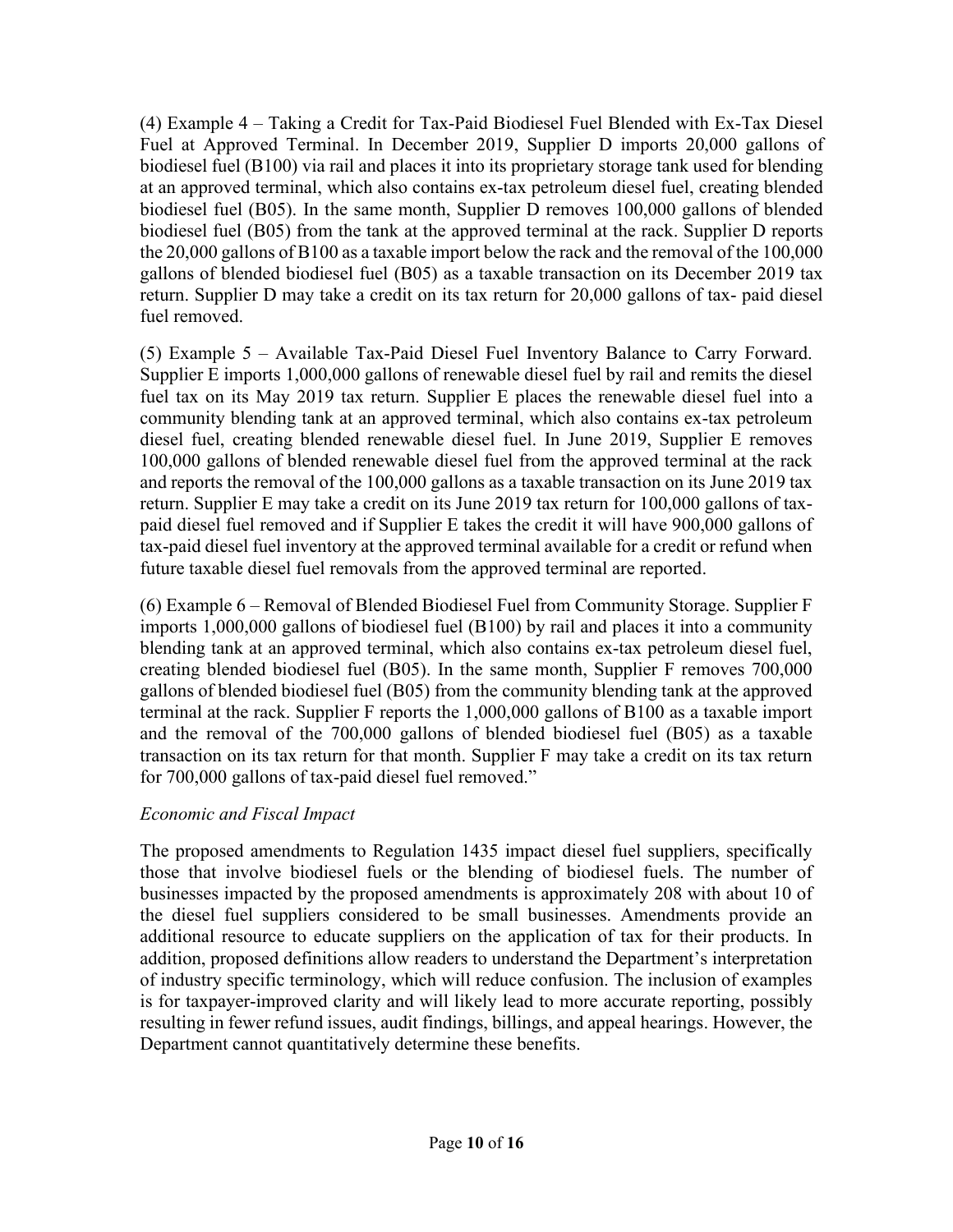There are no comparable Federal regulations. In the absence of Federal regulation, state regulation is needed, and the Department is the state agency responsible for administering diesel fuel taxes. The Department considered whether to begin the formal rulemaking process to adopt the proposed amendments at this time or, alternatively, whether to take no action at this time. No additional alternatives were considered.

In addition, the proposed amendments to Regulation 1435 do not impose any new registration, reporting, or record keeping requirements on distributors. Therefore, the Department does not anticipate that the proposed amendments to Regulation 1435 will impose any new compliance costs on distributors.

Furthermore, the Department estimates an annual revenue loss to be \$520,000. Staff projects the annual revenue losses based on refund cases directly related to the issue that this proposal addresses. The Department's refund requests totaled \$1.3 million for a twoand-a-half-year period (\$1.3 million / 2.5 years = \$520,000). This amount represents revenue that cannot be refunded under the current tax regulation even though it is revenue to which the state is not entitled.

As a result, the Department estimates that the proposed regulatory action will not have a measurable economic impact on individuals and businesses. The Department has determined that the proposed regulatory action is not a major regulation, as defined in Government Code section 11342.548 and California Code of Regulations, title 1, section 2000, because the Department has estimated that the proposed regulatory action will not have an economic impact on California business enterprises and individuals in an amount exceeding fifty million dollars (\$50,000,000) during any 12-month period. The Department has also determined that the adoption of the proposed amendments to Regulation 1435 will neither create nor eliminate jobs in the State of California nor result in the creation of new businesses or the elimination of existing businesses within the state and will not affect the expansion of businesses currently doing business within the state.

Furthermore, the proposed amendments to Regulation 1435 do not regulate the health and welfare of California residents, worker safety, or the state's environment. Therefore, the Department has determined that the adoption of the proposed amendments to Regulation 1435 will not affect the benefits of the regulation to the health and welfare of California residents, worker safety, or the state's environment.

The forgoing information also provides the factual basis for the Department's initial determination that the adoption of the proposed amendments to Regulation 1435 will likely lead to more accurate reporting, possibly resulting in fewer refund issues as well as audit findings, billings, and appeal hearings on business. The Department anticipates:

- No businesses or jobs will be created because of the regulatory change.
- The regulation will not affect the ability of California businesses to compete with other states by making it more costly to produce goods and services here.
- The regulation does not directly impact housing costs.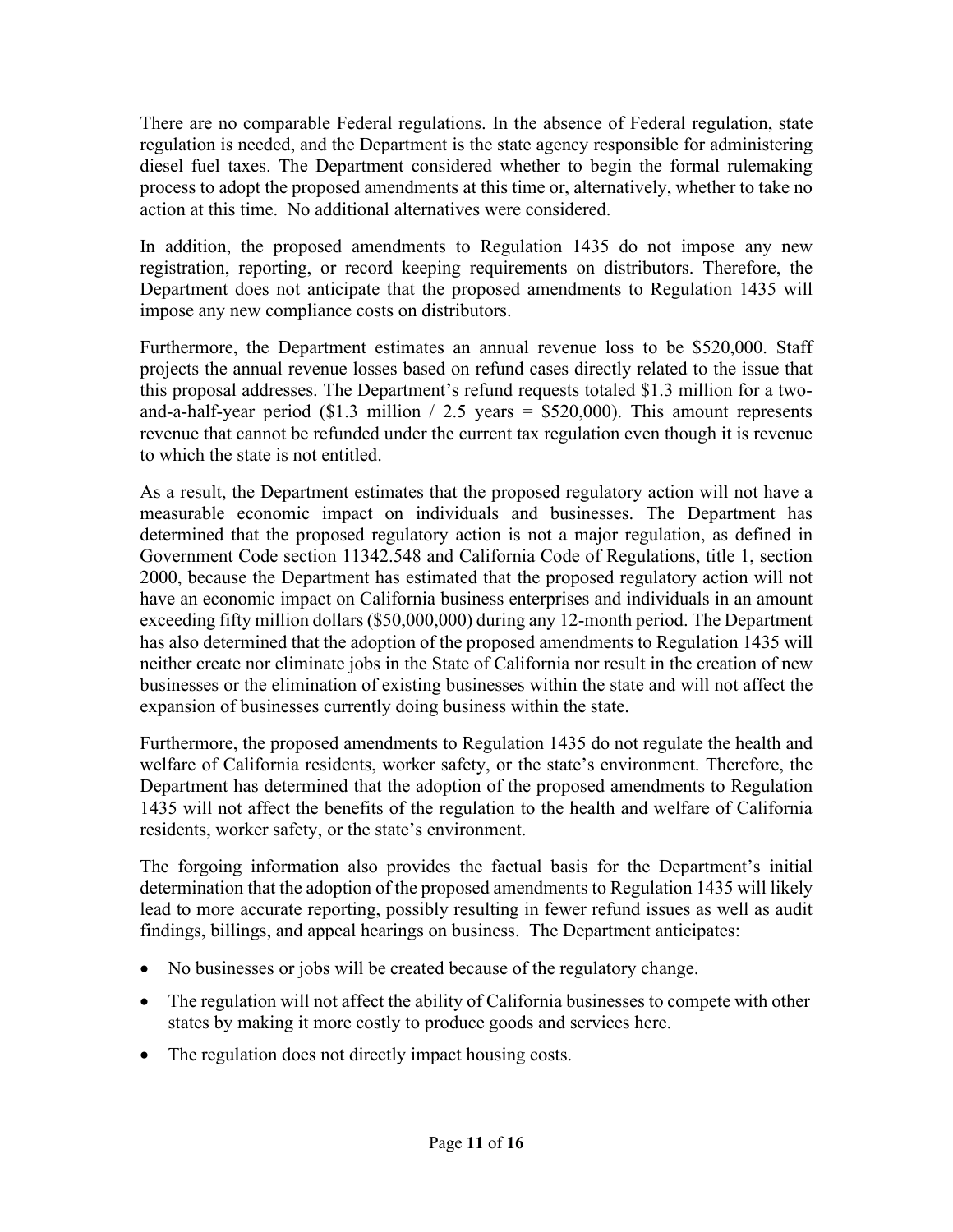• There are no benefits of the regulation, including, but not limited to, benefits to the health, safety, and welfare of California residents, worker safety, and the state's environment and quality of life, among any other benefits identified by the agency.

Additionally, there is no estimated change of investment in the state; no incentive for innovation in products, materials, or processes; and no fiscal impact. The regulation does not mandate specific technologies or equipment. This regulatory change does not affect any local entity or program and does not affect any federally funded state agency or program. The Department will update the version of Regulation 1435 on its website and incorporate the amendments into industry guidance. The workload associated with incorporating these changes is considered routine. Any corresponding cost would be absorbed within the Department's existing budget.

### **Update to the Statement of Reasons**

The Department mailed, published, and posted its notice for the adoption of the proposed amendments to Regulation 1435 on September 24, 2021. The notice explained that November 8, 2021, was the deadline for written comments regarding the adoption of the proposed amendments to Regulation 1435 and that the Department had not scheduled a public hearing to discuss the proposed regulatory action, but the Department would hold a public hearing if a written request for a public hearing was received no later than 15 days before the close of the written comment period.

The Department received timely written comments from Valero Energy Corporation (Valero) regarding the proposed amendments to Regulation 1435 in an email dated November 2, 2021, which are summarized and responded to below. No other written comments regarding the proposed regulatory action and no requests for a public hearing were received in response to the notice.

# *Valero's Comments*

Valero commented on new subdivision (a)(7) and said that "These regulations need to consider the 'First Tax' can also be imposed on product delivered into a bulk storage facility NOT considered an approved terminal but still viewed in the bulk terminal transfer system." The Department determined that the definition of "first tax" in new subdivision (a)(7) does include tax imposed on diesel fuel delivered into a bulk storage facility and that it was not necessary to change new subdivision (a)(7) in response to the comment.

Valero commented on renumbered subdivision (b) and said that "We are not clear why this must occur at the same terminal. Tax-paid product can be moved between facilities and sold at a subsequent terminal." Regulation 1435 has historically required a supplier to remove taxpaid gallons of diesel fuel from the approved terminal where it was stored to claim a refund under subdivision (a)(4)(J) of RTC section 60501 or take a credit on its return in lieu of a refund under RTC section 60508. The Department determined that a supplier that removes ex-tax gallons of diesel fuel from an approved terminal at the rack and reports the removal as a taxable transaction can also claim a refund under subdivision (a)(4)(J) of RTC section 60501 or take a credit on its return in lieu of a refund under RTC section 60508 if the supplier has the *same amount* of tax-paid gallons of diesel fuel in inventory at the same approved terminal for which it has not yet taken a credit on its return or filed a claim for refund. Also, the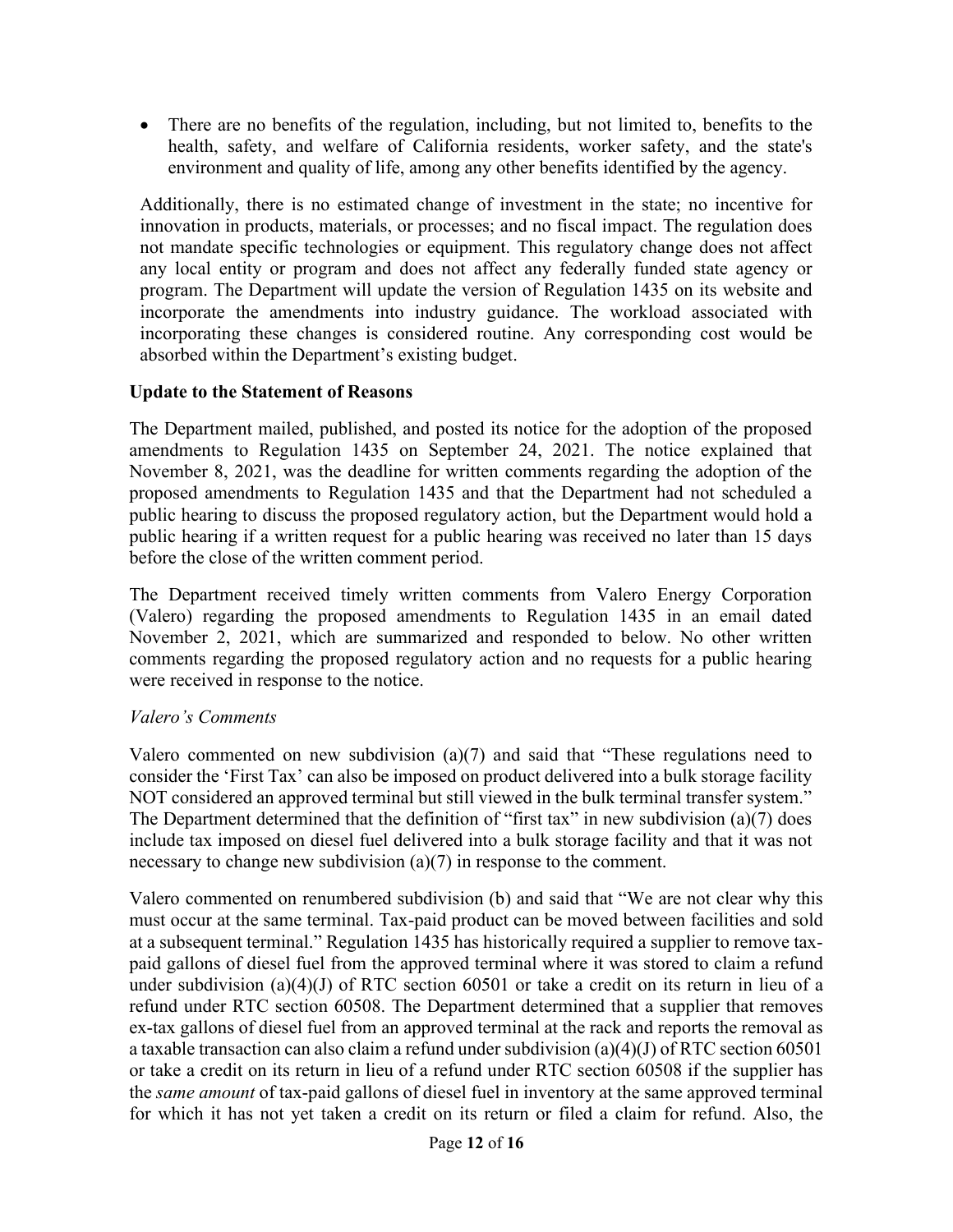Department does not think that subdivision  $(a)(4)(J)$  of RTC section 60501 allows a supplier that removes ex-tax diesel fuel from an approved terminal to claim a refund just because it has tax-paid diesel fuel stored somewhere else in California, and that the Department could not effectively administer such a provision. So that is why the Department is amending renumbered subdivision (b) to require that a supplier remove diesel fuel from the same approved terminal where it has tax-paid gallons of diesel fuel in inventory to claim a refund under subdivision (a)(4)(J) of RTC section 60501 or take a credit on its return in lieu of a refund under RTC section 60508.

Valero commented on renumbered subdivision  $(c)(1)$  and said that the "[f]irst tax can potentially be imposed above the rack in bulk sales. This may occur when a licensed supplier sells to an unlicensed supplier." The Department agreed that the "first tax," as proposed to be defined in new subdivision (a)(7), can be imposed above the rack. The Department also determined that it was necessary to change renumbered subdivision (c)(1) to remove the phrase "below the rack" because it is inconsistent with the definition of "first tax" and unnecessarily limits the types of first taxes that will satisfy the regulation's conditions for claiming a credit or refund.

Valero commented on renumbered subdivision (c)(3) and said that "With concept of tax paid inventory in bulk, what is the refund process of this inventory when it is blended and sold in bulk to a licensed customer." Regulation 1435 and the proposed amendments to Regulation 1435 implement, interpret, and make specific the provisions of subdivision (a)(4)(J) of RTC section 60501, which only apply to tax paid on diesel fuel removed from an approved terminal at the rack and do not apply to diesel fuel sold in bulk. Therefore, the Department determined that this comment asked a general question that did not relate to the proposed amendments to Regulation 1435 and that it was not necessary to change renumbered subdivision  $(c)(3)$  in response to the comment.

Valero commented on new subdivision  $(c)(7)(A)$ , said that it "is a very confusing paragraph," and asked the Department to "[p]lease clarify" it. The Department discussed these comments with Valero and determined that it was necessary to make changes to new subdivisions  $(c)(7)(A)$  and  $(B)$  to make them read more clearly. The Department also determined that these changes are not substantive and do not alter the meaning or effect of these subdivisions.

Valero commented on renumbered subdivision  $(d)(3)(E)$ , said that "Often subsequent purchases of tax paid fuel will be resold and further segmented," and asked, "Are the original 'First Taxpayer' reports to be passed on with the segmented sales even if the volumes do not match?" The Department's answer is "yes" because renumbered subdivision (d)(3)(E) provides that "If the first taxpayer's report relates to diesel fuel divided among more than one buyer, multiple copies of the first taxpayer's report must be made at the stage that the diesel fuel is divided and each buyer must be given a copy of the report." Also, the Department determined that the answer to Valero's question is clear from the text of renumbered subdivision  $(d)(3)(E)$  and that it was not necessary to change the subdivision in response to the question.

Valero commented on renumbered subdivision (e)(2) and asked, "If tax-paid product is dyed and sold as dyed diesel? What are the procedures for obtaining a refund since there will be NO second tax paid tax?" Regulation 1435 and the proposed amendments to Regulation 1435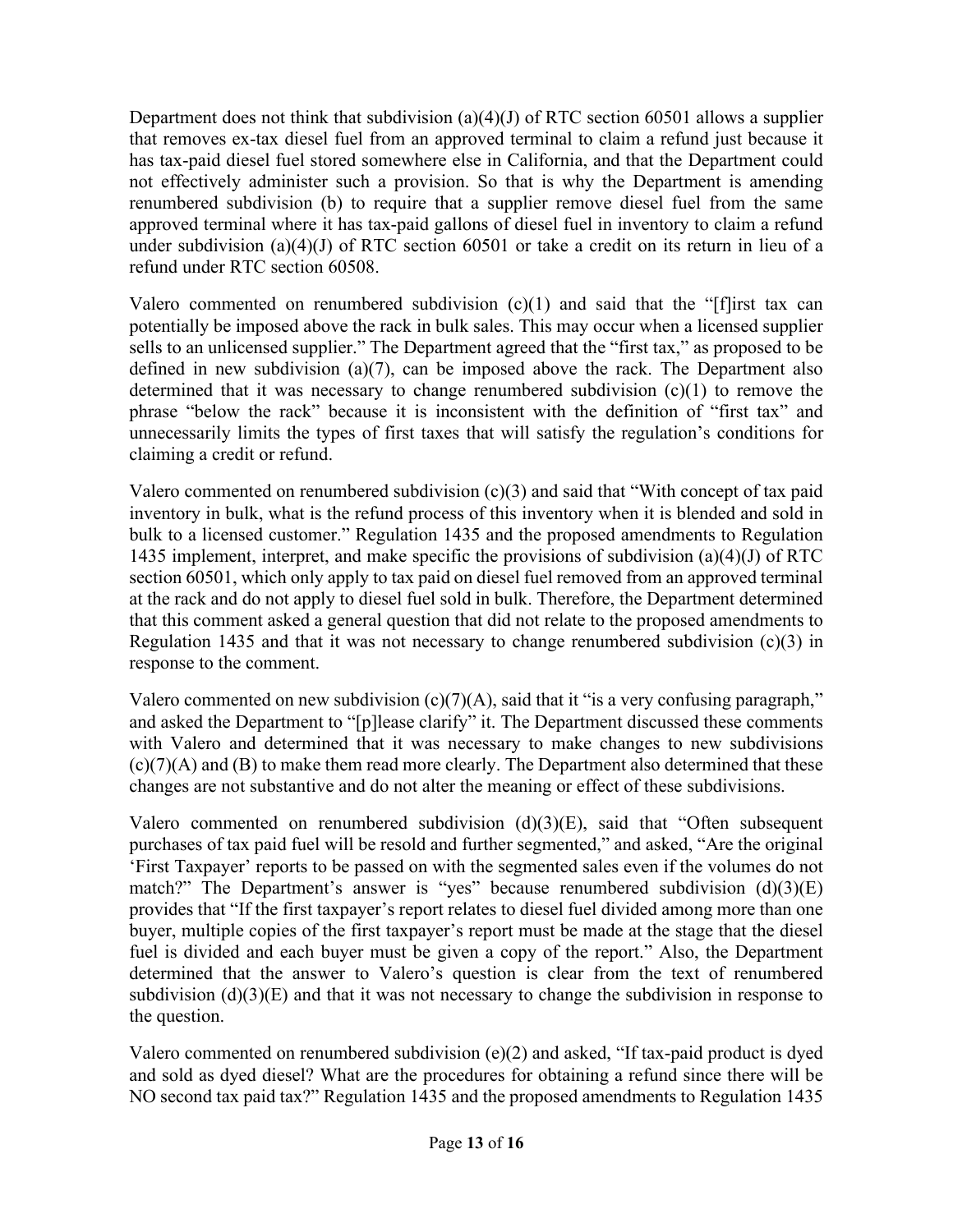implement, interpret, and make specific the provisions of subdivision  $(a)(4)(J)$  of RTC section 60501, which only provide for the refund of tax paid on diesel fuel removed from an approved terminal at the rack and do not apply when no tax is paid on the removal of dyed diesel fuel. Therefore, the Department determined that this comment asked a general question that did not relate to the proposed amendments to Regulation 1435 and that it was not necessary to change renumbered subdivision (e)(2) in response to the comment.

Valero commented on the example in new subdivision  $(f)(1)$  and said, "We want to confirm the intent here. Does the [Department] understand when these 10,000 gallons are sold only 500 gallons will be a tax paid (Second tax paid) biodiesel. This section states the credit should be taken for the entire 10,000 gallons. (9500 tax unpaid diesel inventory  $+$  500 tax paid biodiesel). Is this correct?" The example is correct. The Department determined that a supplier that removes ex-tax gallons of diesel fuel from an approved terminal at the rack and reports the removal as a taxable transaction can also claim a refund under subdivision (a)(4)(J) of RTC section 60501 or take a credit on its return in lieu of a refund under RTC section 60508 if the supplier has the *same amount* of tax-paid gallons of diesel fuel in inventory at the same approved terminal for which it has not yet taken a credit on its return or filed a claim for refund, as illustrated in the example.

Valero included a comment after the regulation's authority and reference note, which said that "There is no process for refund for taxpaid B100 or B99 fuel held in bulk inventory and resold in bulk to a licensed suppler in CA. Suppliers should not be burdened by the capital involvement of tax for product subsequently resold in the bulk terminal transfer system." Regulation 1435 and the proposed amendments to Regulation 1435 implement, interpret, and make specific the provisions of subdivision  $(a)(4)(J)$  of RTC section 60501, which only provide for the refund of tax paid on diesel fuel removed from an approved terminal at the rack and do not apply to diesel fuel when it is sold in bulk. Therefore, the Department determined that this was a general comment that did not relate to the proposed amendments to Regulation 1435 and that it was not necessary to change the proposed amendments in response to the comment.

Valero commented on the first answer to question six on the form in Appendix A and said, "add the word 'Rack.'" The Department disagreed with the suggestion because the first answer to question six refers to tax imposed on the removal of diesel fuel from a refinery "by bulk transfer" under subdivision (a)(1) of RTC section 60052 and "at the refinery rack" under subdivision (a)(2) of RTC section 60052, and the change would limit the meaning of the answer.

Valero commented on the second answer to question six on the form in Appendix A and said, "Add the words 'not by bulk transfer.'" The Department disagreed with the suggestion because the second answer to question six refers to tax imposed on the entry of diesel fuel into this state "by bulk transfer" under subdivision (b)(1) of RTC section 60052 and "not by bulk transfer" under subdivision (b)(2) of RTC section 60052, and the change would limit the meaning of the answer. Also, the answer has been in the form since 2002 and the Department is not aware of any issues or confusion that would require a change.

Valero commented on the third answer to question six on the form in Appendix A and said, "This is not addressed in the regulation." The Department disagreed with this comment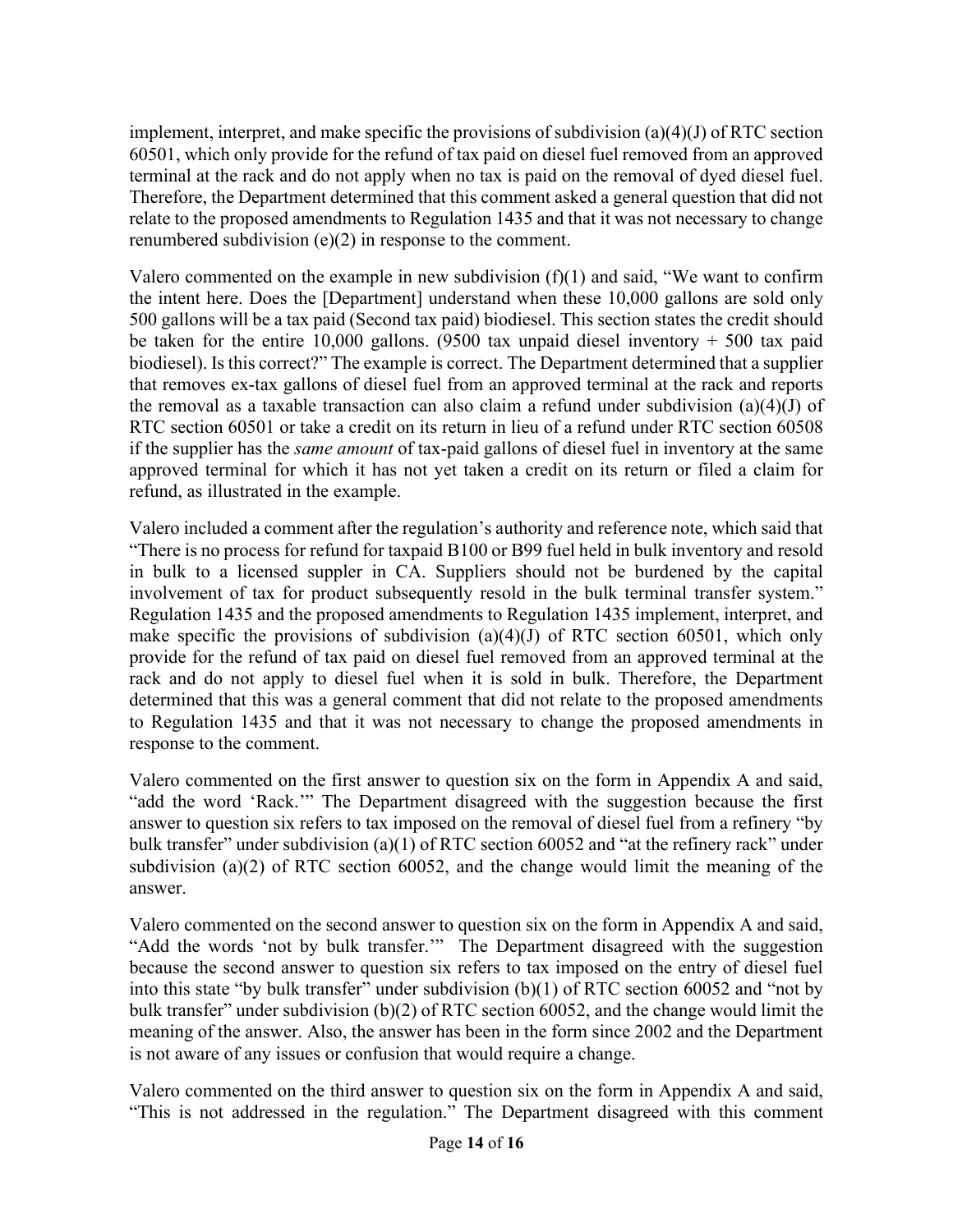because the proposed amendments define "first tax" to mean diesel fuel tax imposed pursuant to RTC section 60051 or 60052 and the third answer refers to tax imposed on the removal or sale of diesel fuel in this state to an unregistered person under subdivision (c) of RTC section 60052.

Valero commented on the fourth answer to question six on the form in Appendix A and said, "Bulk transfers are not necessarily all received at an approved terminal. They can be received into bulk storage which is part of the bulk terminal transfer system." The Department agrees that a bulk transfer can be received into bulk storage and that bulk storage is part of the bulk transfer/terminal system if the storage is part of the diesel fuel distribution system consisting of refineries, pipelines, vessels, and terminals. The Department also determined that this was a general comment that did not relate to the proposed amendments to Regulation 1435 and that it was not necessary to change the fourth answer to question six on the form in Appendix A in response to the comment.

Valero commented on the fifth answer to question six on the form in Appendix A and said that "to an unregistered entity" should be added to the end of the answer "for clarity." The Department generally agreed that it was necessary to make the requested change to clarify the fifth answer to question six per Valero's request because the answer refers to tax imposed on the sale of diesel fuel in this state to an unregistered person under subdivision (c) of RTC section 60052. However, the term "person" is being used instead of "entity" because "person" is a defined term in the Diesel Fuel Tax Law.

Valero commented on question seven on the form in Appendix A and asked, "[w]hy is it important to the state of CA how much Federal taxes were paid." The Department determined that it does not need to know how much federal excise tax the first taxpayer paid on diesel fuel to grant a claim for a credit or refund under Regulation 1435 and that it was necessary to delete "Federal excise tax paid and" from question seven on the form in Appendix A to avoid requesting unnecessary information in the future.

Finally, Valero commented on question eight on the form in Appendix A and asked, "[w]hy is the location of the [Internal Revenue Service (IRS)] center important to the state of CA." The Department determined that it does not need to know the location of the IRS service center where the first taxpayer reported the federal excise tax on diesel fuel to grant a claim for a credit or refund under Regulation 1435 and that it was necessary to delete question eight from the form in Appendix A because it is unnecessary for the Department's purposes.

# *Notice of Changes*

The Department prepared a revised version of the text of the proposed amendments to Regulation 1435 with the changes to the new text proposed to be added to renumbered subdivision (c)(1), new subdivisions (c)(7)(A) and (B), and the report in Appendix A of the regulation (described above) clearly indicated in double strikeout and double underline format. The Department mailed and emailed a notice regarding the changes to the interested parties on December 2, 2021, which identified the changes, explained how to submit written comments regarding the changes, and explained that December 17, 2021, was the deadline for written comments regarding the changes. The Department also made the revised version of the text of the proposed amendments to Regulation 1435 available to the public on December 2, 2021, by placing it in the rulemaking file and posting it on the Department's website at